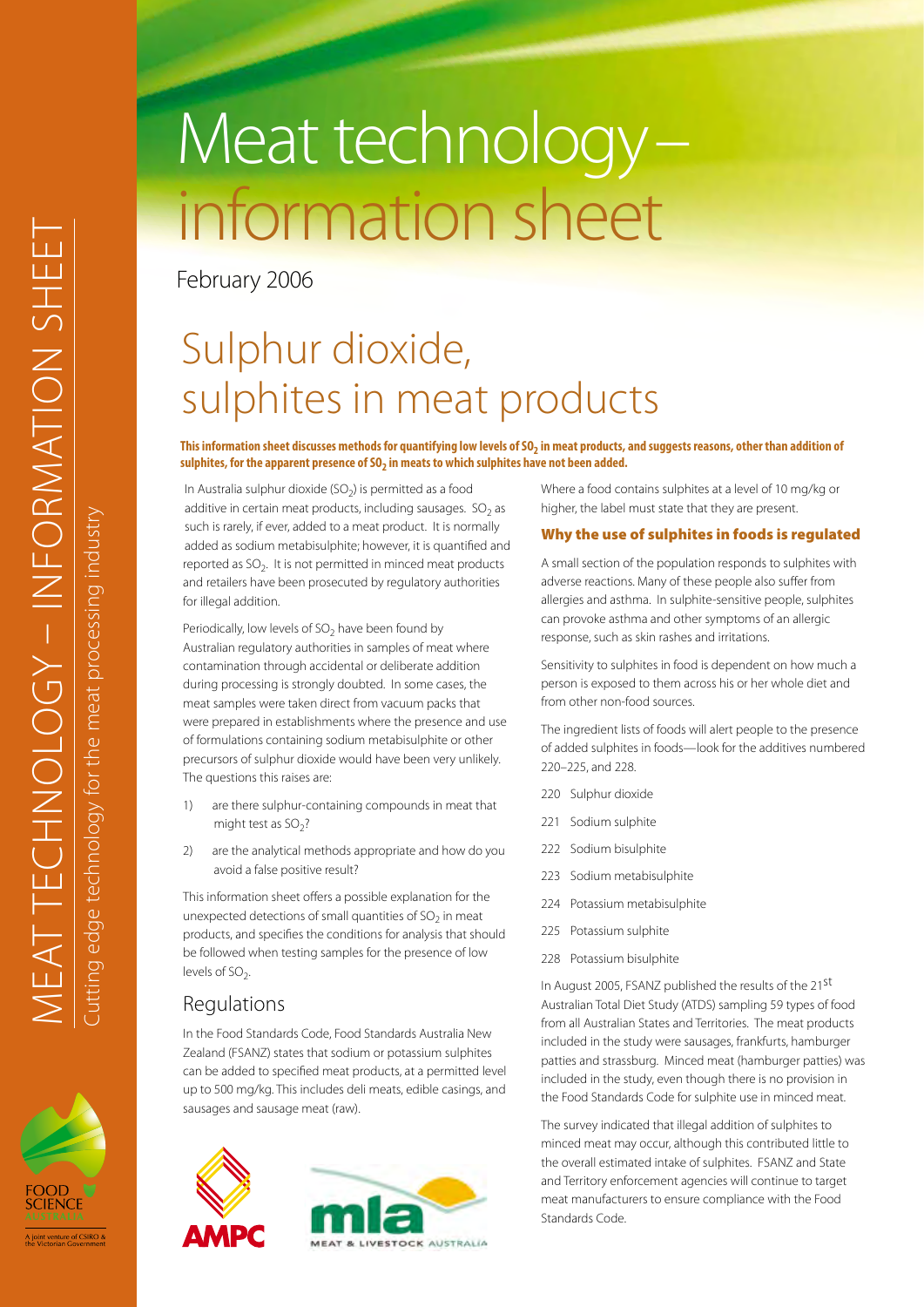#### Why  $SO<sub>2</sub>$  is added to meat products

 $SO<sub>2</sub>$  is added to meat products as a preservative. It increases the lag phase of bacteria (the period of time before they begin to grow in a new environment), slows their growth rate, and selects against the species of bacteria that traditionally dominate in meat and eventually cause the putrid off-odours of spoilage. It is effective against *Salmonella* spp and many other Enterobacteriaceae, *Pseudomonas* spp, *Lactobacillus* spp and various species of yeasts.

In sausages and other finely comminuted fat-protein-water meat emulsions, it is an effective antioxidant. It also acts as a reducing agent for preventing the grey-brown discolouration of minced meat and fresh sausages.

#### Why SO<sub>2</sub> addition must be included on labels

The label must state that sulphites are present if they are added to a food at a level of 10 mg/kg or higher so that sensitive individuals can avoid that food.

#### Why SO<sub>2</sub> is not permitted in minced meat

The reason it is not permitted in minced meat dates back to the early 20<sup>th</sup> century when its addition was seen by regulators as masking the presence of high numbers of bacteria by delaying the onset of discolouration and putrid spoilage, thereby making it possible to get away with poor hygiene and storage temperatures.

#### Permitted levels in meat products

| Sausage and sausage meat containing raw unprocessed meat | 500 mg/kg |
|----------------------------------------------------------|-----------|
| Processed comminuted meat                                | 500 mg/kg |
| Edible casings for sausages, processed comminuted meat   | 500 mg/kg |

#### Analysis for  $SO<sub>2</sub>$

The normal method of analysis for  $SO<sub>2</sub>$  for compliance purposes is the Modified Monier-Williams method (Association of Official Analytical Chemists [AOAC] Official Method 962.16). It is the recognised AOAC method for  $SO<sub>2</sub>$  in meat and other food products. A more sensitive Optimized Monier-Williams method (AOAC Official Method 990.28) has been developed to test for  $SO<sub>2</sub>$  in samples at concentrations down to 10 ppm. These methods are described below.

There is a rapid test available, but it has limited use for minced meat.

#### Modified Monier-Williams method

Monier-Williams was in charge of the chemical laboratory of the UK Ministry of Health during the 1920s. In 1927 he reviewed the various methods then available for quantifying  $SO<sub>2</sub>$  and, from them, he recommended a procedure to be followed by public analysts in the UK. His method was adopted in the US by AOAC as an official method some time prior to 1950. Modifications to the AOAC method since 1950 have been limited to relatively minor changes in the technique; the Official method 962.16 has remained unchanged since 1965.

In the modified Monier-Williams method,  $SO<sub>2</sub>$  is released from sulphites and some bound compounds when a sample is mixed with an acid normally hydrochloric acid, but sometimes phosphoric acid—and heated. The  $SO<sub>2</sub>$  is distilled using a stream of nitrogen gas which carries the gaseous SO<sub>2</sub> into an absorbing solution of hydrogen peroxide (H<sub>2</sub>O<sub>2</sub>) where it is oxidised to sulphuric acid. The amount of  $SO<sub>2</sub>$  distilled into the  $H_2O_2$  is determined by titration with 0.1M sodium hydroxide. 1 mL of 0.1M NaOH is equivalent to 3.203 mg  $SO_2$ .

AOAC states that the modified Monier-Williams method is applicable in the presence of some volatile sulphur compounds. It is not applicable to dried onions, leeks, cabbage and certain other vegetables however, because they naturally contain dimethyl-disulphide, methanethiol and other interfering volatile sulphur-containing compounds which cause the method to give high apparent  $SO<sub>2</sub>$  values. In these vegetables, attempts to distinguish between naturally occurring sulphite and added sulphite by modifying the method have been reported as unsuccessful.

Although it is time consuming, the modified Monier-Williams method has been proven to be the most reliable, and has been the reference method against which the accuracy and precision of new methods have been compared. The method measures free sulphite in food samples plus a reproducible portion of the bound sulphites, such as the carbonyl addition products.

AOAC method 962.16 is most suitable for testing samples that contain at least 45 mg of SO<sub>2</sub>. (A 50 g sample containing 900 mg/kg should yield 45 mg.) It may not be suitable for samples containing less than around 3 mg, i.e. for 50 g samples with less than 60 mg/kg.

For meat samples, the modified Monier-Williams method (AOAC Official Method 962.16) has been reported as giving false positive values of 10–15 mg/kg, sometimes higher.

#### Optimized Monier-Williams method

In 1986, the US Food and Drug Administration (FDA) issued a final rule requiring that sulphites be declared on the label of any food containing detectable (10 mg/kg) amounts of sulphite. As a result of the FDA action, more accurate measurement of sulphites at the 10 mg/kg level in foods became necessary, than was possible with AOAC Method 962.16. The steps in the modified Monier-Williams procedure where FDA recommended tighter specification are summarised in Table 1. The method was adopted by AOAC as Official Method 990.28.

|                             | <b>Modified Monier-</b><br><b>Williams (AOAC</b><br>method 962.16) | FDA optimized<br>(AOAC method<br>990.28) |
|-----------------------------|--------------------------------------------------------------------|------------------------------------------|
| Sample mixed with acid      |                                                                    |                                          |
| Oxygen scrubber             | Pyrogallol                                                         | GLC-type                                 |
| Purge gas flow rate         | Not specified                                                      | 200 cm/min                               |
| Condenser length            | Not specified                                                      | $30 \, \text{cm}$                        |
| Coolant temperature         | Not specified                                                      | $5^{\circ}$ C                            |
| End of 1.75 hours condenser | Hot                                                                | $5^{\circ}$ C                            |
| Titrant                     | 0.1 M NaOH                                                         | $0.01$ M NaOH                            |

*Table 1. Conditions for Monier-Williams method as used in FDA laboratories to permit quantitation of sulphites at 10 mg/kg in foods (Source: Fazio and Warner, 1990).*

The risk of interfering substances reaching the  $H_2O_2$  trap by aerosolisation, co-distillation or steam distillation is reduced if the optimized procedure is followed because values are specified for the condenser coolant temperature, reflux ratio (condenser length), and nitrogen flow.

Procedures that do not use the  $H_2O_2$  trap have been suggested, but they offer no significant advantages as long as the trap is titrated immediately—as specified in the original Monier-Williams method. This is because the oxidation of sulphur-containing substances to form sulphuric acid is slow relative to the rate of oxidation of sulphur dioxide.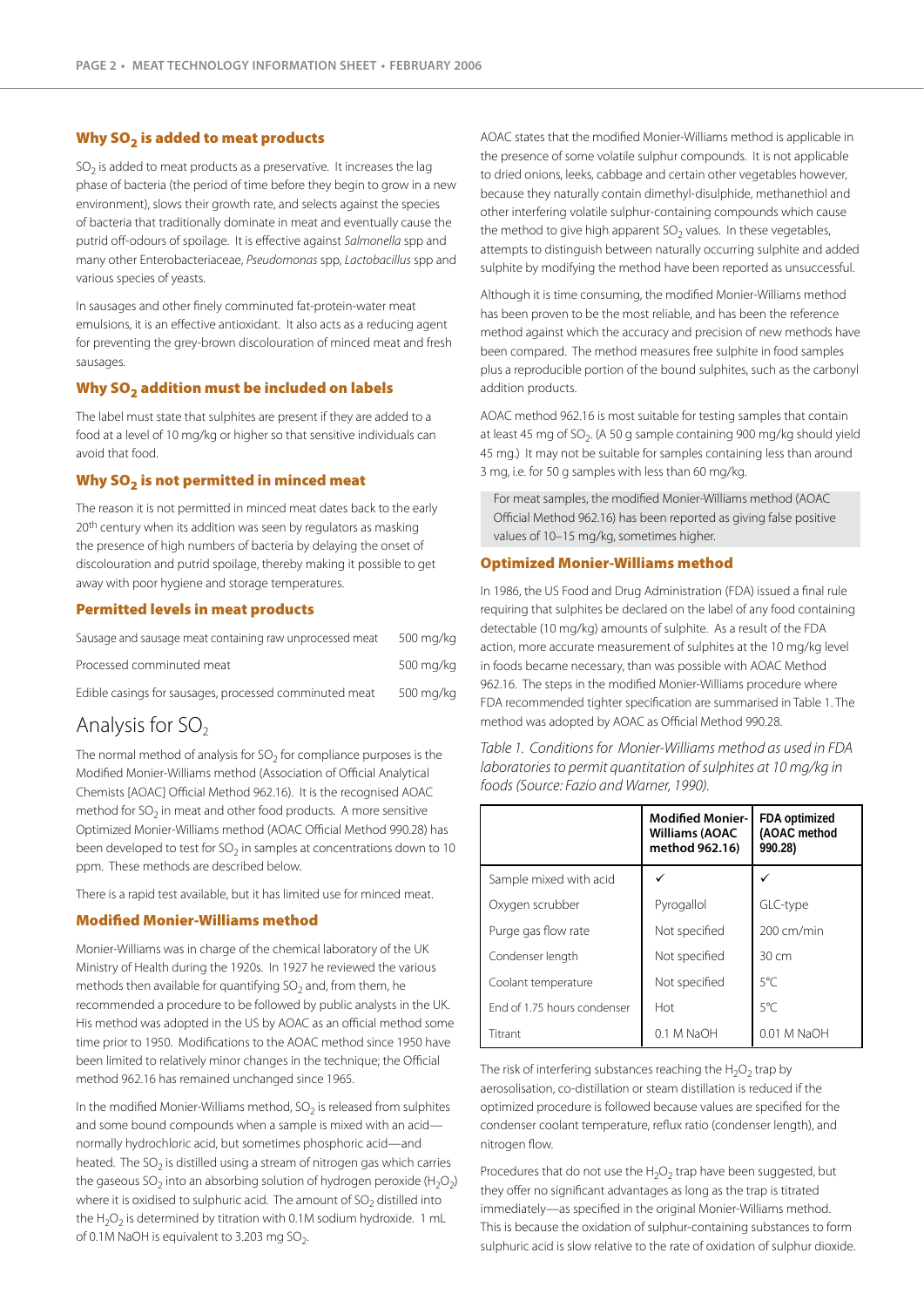#### Rapid strip test

Sulphite test strips (Merckoquant strips, Merck Pty Ltd) are available commercially. Briefly, 10g of minced meat is mixed in 20 mL of water, filtered and the resulting filtrate is adjusted to pH 12 with 1 M NaOH. A strip is dipped into the filtrate and examined against a colour scale to give an approximate value. They can be used, and have been used, by concerned individuals; however, the manufacturer acknowledges that this method can have interference from the cysteine or glutathione in the meat which will give a false positive.

### Reasons for  $SO<sub>2</sub>$  detection

If the concentration of  $SO<sub>2</sub>$  detected in meat (as distinct from meat products containing garlic or certain other ingredients) is greater than, say, 30 mg/kg, it is almost certainly because of addition of sulphites. Detections at lower levels may also be due to addition of sulphites, but the modified Monier-Williams method has been reported as giving blank values of 10–15 mg/kg, sometimes higher. Are there explanations other than addition of sulphites for these detections of low concentrations?

#### Sulphur compounds in meat

Brassica (cabbage, broccoli, and turnip) and allium vegetables (onions, leeks, chives, garlic, shallots) and isolated soy protein are examples of foods with natural substances that hydrolyse during the Monier– Williams method to yield sulphur dioxide. It has been determined that the sulphur-dioxide-yielding substances are partly sulphur-containing compounds that decompose in refluxing hydrochloric acid. With onions and brassicas though, quantities are released even when hydrolysis is not involved.

Sulphur is present naturally in meat. The sulphur-containing amino acid cysteine is an important amino acid and believed to have a role in iron absorption in humans. Sulphydryl and disulphide groups are integral components of a number of proteins, particularly the myofibrillar ones. They are found in myosin, actin, tropomyosin, troponin and other myofibrillar proteins. The groups are also found in proteins of the sarcoplasmic reticulum and in cell organelles such as nuclei and mitochondria. Sulphydryl groups are present in beef muscle tissue in amounts variously reported to range from 500 to 800 mg/kg.

Can these compounds be converted to compounds that are the same as, or similar to, those in cabbages and onions? There are various studies that indicate this can happen. One early British study indicated that while samples of veal and mutton tested fresh had very low levels of  $SO<sub>2</sub>$ , samples stored for nine days or longer contained appreciable quantities of 'apparent' SO<sub>2</sub>. After that period the number of spoilage bacteria would have been high.

It appears possible that proteins or other sulphur-containing compounds inherent in meat may give rise to compounds which assay as  $SO<sub>2</sub>$  and may lead to false detections of added  $SO<sub>2</sub>$ .

Several species of food-borne bacteria are capable of producing sulphur-containing compounds. There are several reports of bacteria isolated from vacuum packs of meat and similar systems that are capable of metabolising the sulphydryl, disulphide and other sulphurcontaining groups in meat to produce hydrogen sulphide and a range of other sulphur-containing compounds. Volatile sulphur-containing compounds that have been detected recently in packaged beef of known history include methanethiol, dimethyl sulphide, diethyl sulphide, thioacetic acid methyl ester, and 2,3-dimethyl trisulphide. The presence of all these compounds in onions and brassicas (cabbage, broccoli, and

turnip) has also been reported and probably contribute to the 'SO<sub>2</sub>' detected in these crops.

Vacuum-packaged (VP) chilled meat has a considerably longer shelf life than fresh meat stored in the air. The ultimate shelf-life of VP meat is determined by spoilage—often caused by the microbial population that develops within the pack. Thus, the increased use of VP-stored topsides and other meat for mince means that there is an increasing need to determine whether low levels of  $SO<sub>2</sub>$  in test samples can be attributed to the metabolism by bacteria of sulphur-containing components inherent in the meat. An investigation has begun.

Meat stored aerobically or in vacuum packs contains volatile and non-volatile sulphur-containing compounds. At least some of these are also present in onions and/or cabbage and may contribute to false detections of  $SO<sub>2</sub>$ .

#### Trouble shooting

As stated earlier, very few foods not treated with sulphite give positive test results, calculated as sulphur dioxide, even at levels below 10 mg/kg. There are known exceptions however. Fresh untreated onions and cabbage typically give responses in the range of 3–20 mg/kg sulphur dioxide, while isolated soy protein and garlic assay at around 30 and 200 mg/kg respectively.

Where the level in the product is expected to be low (0–50 mg/kg) the AOAC Official Method 990.28, i.e. the optimized Monier-Williams method, should be used. For this method, a number of conditions are specified more closely than in Method 962.16, including flow rate of nitrogen carrier gas, length of condenser, condenser coolant temperature and concentration of titrant. Monier-Williams and others stress that during the tests, effective condensers are necessary to limit the carryover of compounds other than  $SO<sub>2</sub>$  during refluxing. A coolant temperature of 5°C is desirable and is specified by FDA; AOAC Method 990.28 specifies 15°C or colder.

In situations where there is a possibility that detected  $SO<sub>2</sub>$  is attributable to sulphur-containing volatile and non-volatile compounds, Monier-Williams and others suggest the gravimetric estimation of  $SO<sub>2</sub>$  as barium sulphate after titration of the sulphuric acid in the  $H_2O_2$ . For both the titration and the precipitation of barium sulphate, the  $H_2O_2$  should be cold. The titration should be done as soon as the refluxing step is completed. AOAC methods 962.16 and 990.28 include gravimetric estimation as an option.

If a processor gets a positive sulphur dioxide reading and they believe that sulphites have not been added to the meat product, then they should make sure that the analytical laboratory test was conducted using the optimized Monier-Williams method, and that flavour ingredients such as onions and garlic are not the source of the positive reading.

#### Further reading

Literature Review: Can sulphur-containing compounds inherent in meat affect test results for added sulphites in meat? Meat & Livestock Australia Project Number RMISCC.001.

Fazio, T. and Warner, C. R. (1990) A review of sulphites in foods: analytical methodology and reported findings. Food Additives and Contaminants 7(4): 433–454.